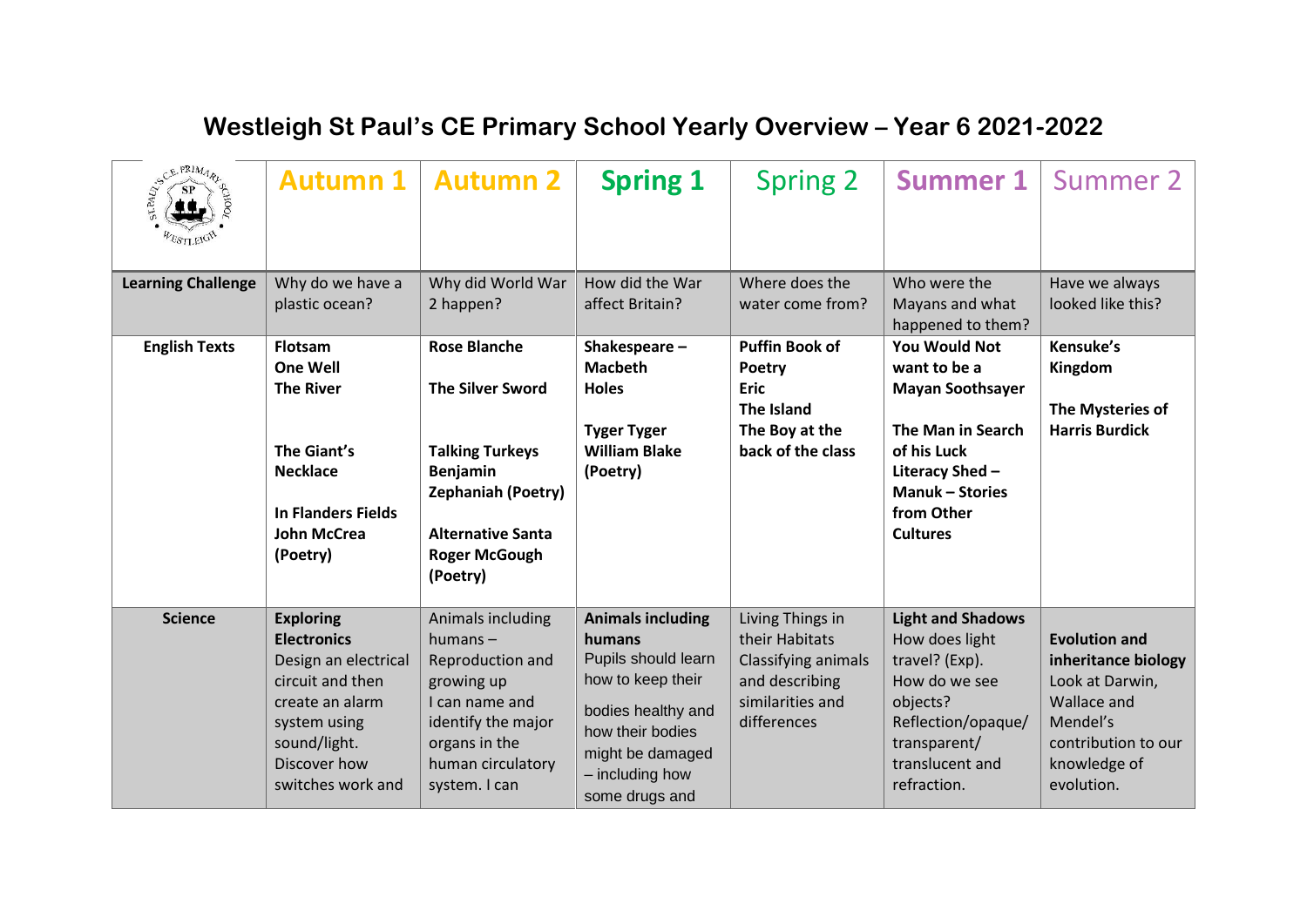|                  | the effects that<br>different voltages<br>have on different<br>components.<br>Why does a fuse<br>blow? | describe the<br>function of the<br>heart, blood vessels<br>and blood                                                                                                                                                                                        | other substances<br>can be harmful to<br>the human body.<br>Pupils might work<br>scientifically by:<br>exploring the work<br>of scientists and<br>scientific research<br>about the<br>relationship<br>between diet,<br>exercise, drugs,<br>lifestyle and health. |                                             | What is white light?                                                                                                                                                                            | Consider what we<br>can learn from<br>fossils (what can<br>they tell/not tell<br>us) and how they<br>are formed. |
|------------------|--------------------------------------------------------------------------------------------------------|-------------------------------------------------------------------------------------------------------------------------------------------------------------------------------------------------------------------------------------------------------------|------------------------------------------------------------------------------------------------------------------------------------------------------------------------------------------------------------------------------------------------------------------|---------------------------------------------|-------------------------------------------------------------------------------------------------------------------------------------------------------------------------------------------------|------------------------------------------------------------------------------------------------------------------|
| <b>Computing</b> | Scratch - animating<br>a story                                                                         | <b>Using Spreadsheets</b>                                                                                                                                                                                                                                   | <b>Website Design</b>                                                                                                                                                                                                                                            | Kodu Programming                            | <b>Film Making</b>                                                                                                                                                                              | Using and Applying<br>skills                                                                                     |
| <b>History</b>   |                                                                                                        | <b>World War 2</b><br>What was the<br>phoney war?<br>Who were Hitler's<br>allies?<br>Who were Britain's<br>allies?<br>Who was Alan<br>Turing?<br>(sequences) and<br>what happened to<br>him?<br>Jews/Battle of<br>Britain/key figures.<br><b>Anne Frank</b> | World War $2 -$<br><b>Home Front</b><br>Compare food and<br>supply from then<br>and now!<br>What is an<br>evacuee?<br>Where did people<br>in major cities sleep<br>during 1940/41.<br>How did the war<br>affect our labour<br>force?                             |                                             | Compare the lives<br>of Mayans to the<br><b>British civilisation</b><br>within this era.<br>Legends, myths,<br>culture and<br>folklore.<br>Who were the<br>Mayans and what<br>was their legacy? |                                                                                                                  |
| Geography        | World mapping:<br>Oceans, continents,                                                                  | Locate main capital<br>cities in Europe                                                                                                                                                                                                                     | Take a look at the<br>trade link between                                                                                                                                                                                                                         | Rivers, reservoirs,<br>lakes, oceans, rain, | Study the culture<br>from Central                                                                                                                                                               | World mapping,<br>oceans, continents,                                                                            |
|                  | <b>Tropic of Cancer</b>                                                                                |                                                                                                                                                                                                                                                             | America and                                                                                                                                                                                                                                                      | and mountains.                              | America?                                                                                                                                                                                        |                                                                                                                  |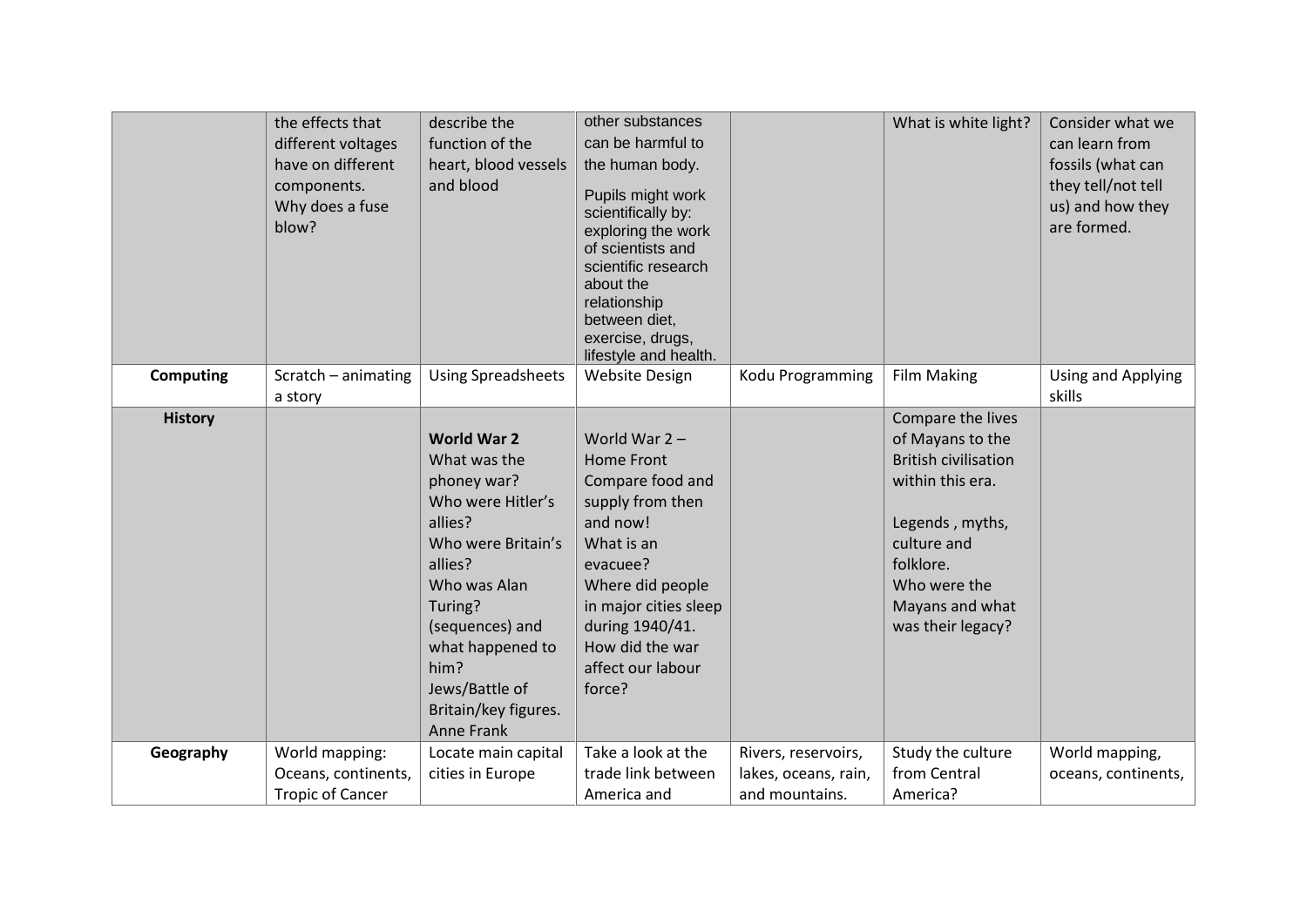|                                                           | Capricorn and the<br>Equator.<br>Compass points<br>atlas symbols                                     | How did our<br>location on the<br>planet help to save<br><b>Britain from certain</b><br>defeat?                                         | England (link<br>posters: Growing<br>food etc. link to<br>war). Now and<br>then. Look at the<br>water cycle Look at<br>world climate, Why<br>were bananas not<br>seen in Britain | Discuss different<br>water, salt, fresh,<br>tropical  | Who did the<br>Mayans worship?<br>Who were their<br>neighbours?<br>How did they live?<br>Create a 3d map of<br>Maya lands<br>including mountain | <b>Tropic of Cancer</b><br>and Capricorn<br>Six figure grid<br>reference using<br>ordnance survey<br>maps |
|-----------------------------------------------------------|------------------------------------------------------------------------------------------------------|-----------------------------------------------------------------------------------------------------------------------------------------|----------------------------------------------------------------------------------------------------------------------------------------------------------------------------------|-------------------------------------------------------|-------------------------------------------------------------------------------------------------------------------------------------------------|-----------------------------------------------------------------------------------------------------------|
|                                                           |                                                                                                      |                                                                                                                                         | during the war?                                                                                                                                                                  |                                                       | ranges and<br>lowlands.<br>Compare human<br>and physical<br>features                                                                            |                                                                                                           |
| <b>Music</b><br><b>Charanga GM</b><br><b>Music Online</b> |                                                                                                      | Classroom Jazz 2                                                                                                                        | Learn and sing well<br>known war songs<br>that children sang<br>in shelters/<br>Acoustics and<br>sound.                                                                          | Happy<br>Playing the<br>recorder and<br>reading music | You've got a Friend                                                                                                                             | Reflect, rewind and<br>replay<br><b>BBC Ten Pieces</b><br>Benjamin Britten -<br>Storm                     |
| Art/DT                                                    | Create a painting<br>of the ocean. How<br>it should be or how<br>it is in parts of the<br>world now? | Make an air-raid<br>shelter<br>Blitz skylines/<br>Power point<br>chalking and<br>blending colours to<br>illustrate moods<br>and scenes. | Create a poster.<br>Create and design a<br>gas mask.                                                                                                                             | Look at and<br>recreate<br>Kandinsky's<br>painting.   | Make lizards<br>Create a Maya<br>mask.<br>Recreate artefacts<br>from the Mayan's.<br>(photos from<br>museum).                                   | Create ideas for<br>mini Enterprise<br>day.                                                               |
| <b>DT</b>                                                 | Make a whale out<br>of litter!                                                                       |                                                                                                                                         | Build/design a<br>miniature                                                                                                                                                      |                                                       | Mexican bonanza<br>(Tacos, Fajitas and                                                                                                          |                                                                                                           |